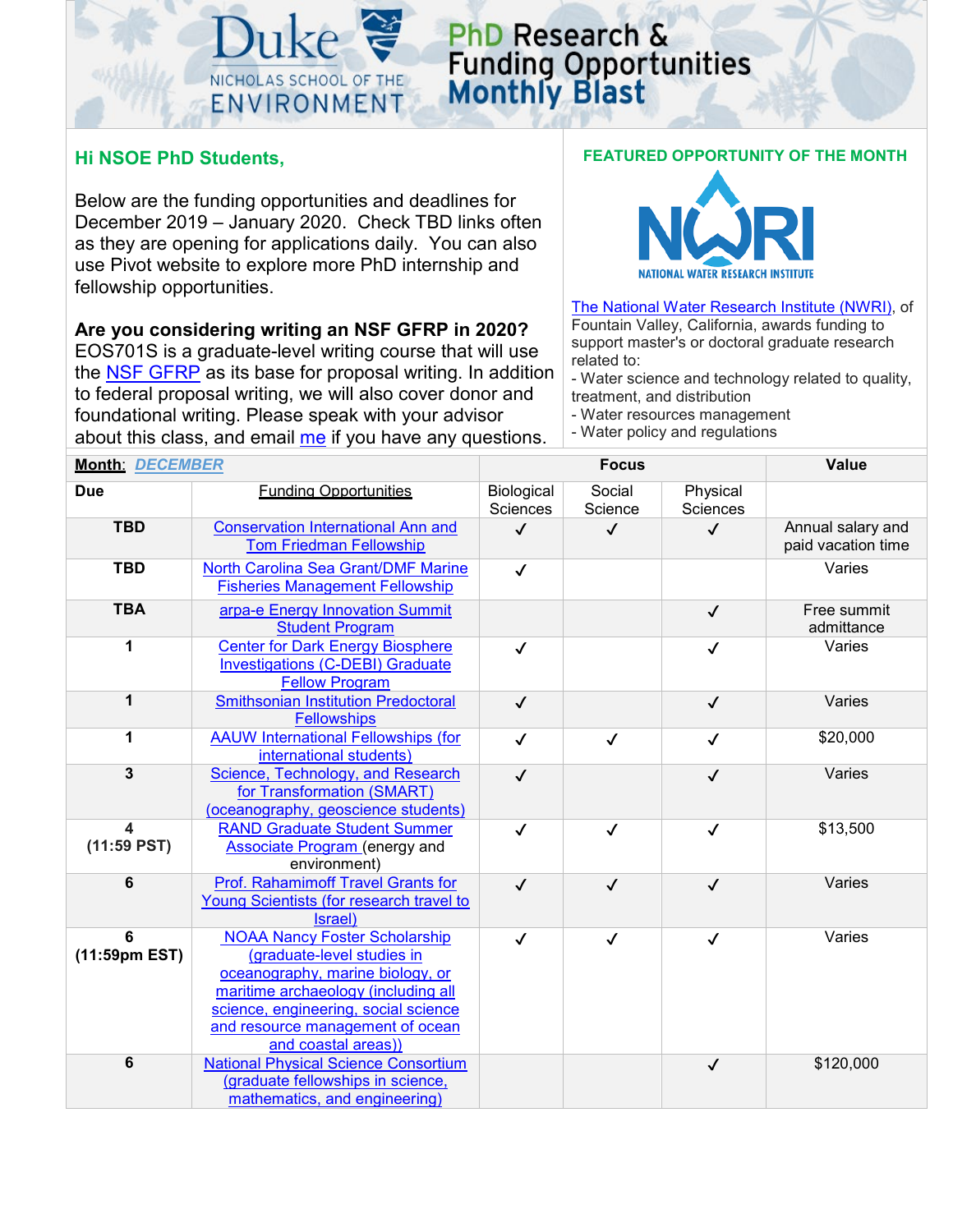| $\overline{7}$          | <b>Ford Foundation Dissertation</b><br>Fellowships (writeup stage for<br>students from under-represented<br>groups)                                                                             | $\checkmark$           | $\checkmark$      | ✓                           | \$25,000                   |
|-------------------------|-------------------------------------------------------------------------------------------------------------------------------------------------------------------------------------------------|------------------------|-------------------|-----------------------------|----------------------------|
| 8                       | Ruth L. Kirschstein National Research<br>Service Award (NRSA) Individual<br><b>Predoctoral Fellowship (Parent F31)</b>                                                                          | $\checkmark$           |                   | $\checkmark$                | Varies                     |
| $\overline{\mathbf{8}}$ | Ruth L. Kirschstein National Research<br>Service Award (NRSA) Individual<br><b>Predoctoral Fellowship to Promote</b><br><b>Diversity in Health-Related Research</b><br>(Parent F31 - Diversity) | $\checkmark$           |                   | $\checkmark$                | Varies                     |
| 12                      | <b>Nathan Cummings Foundation</b><br>Fellowship (inequality/climate change)                                                                                                                     |                        | $\checkmark$      |                             | \$150,000                  |
| 13<br>(12pm MST)        | <b>Novus Biologicals Scholarships</b>                                                                                                                                                           | $\checkmark$           |                   | $\checkmark$                | \$1,500                    |
| 13                      | <b>DOE Scholars Program</b>                                                                                                                                                                     | $\checkmark$           | $\checkmark$      | $\checkmark$                | \$650/week stipend         |
| 14                      | <b>Ford Foundation Pre-Doctoral</b><br>Fellowships (for students from under-<br>represented groups)                                                                                             | ✓                      | ✓                 |                             | \$24,000                   |
| 15                      | <b>Smithsonian Environmental Research</b><br><b>Center fellowships</b>                                                                                                                          | $\checkmark$           |                   | $\checkmark$                | \$50,400/annual<br>stipend |
| 15                      | Marinegeo Postdoctoral Fellowship                                                                                                                                                               | $\checkmark$           |                   | $\checkmark$                | Varies                     |
| 22                      | <b>National Center for Airborne Laser</b><br><b>Mapping seed proposals</b>                                                                                                                      | $\checkmark$           |                   |                             | Varies                     |
| 31                      | <b>National Defense Science and</b><br><b>Engineering Graduate Fellowship</b>                                                                                                                   | $\checkmark$           |                   | $\checkmark$                | Varies                     |
| 31                      | <b>Garden Club of America Fellowship in</b><br><b>Ecological Restoration</b>                                                                                                                    | $\checkmark$           |                   |                             | \$8,000                    |
|                         |                                                                                                                                                                                                 |                        |                   |                             |                            |
| Month: JANUARY          |                                                                                                                                                                                                 | <b>Focus</b>           |                   | Value                       |                            |
| <b>Due</b>              | <b>Funding Opportunities</b>                                                                                                                                                                    | Biological<br>Sciences | Social<br>Science | Physical<br><b>Sciences</b> |                            |
| <b>TBD</b>              | National Water Research Institute<br>Fellowship                                                                                                                                                 | $\checkmark$           |                   | $\checkmark$                | Varies                     |
| <b>TBA</b>              | North Carolina Sea Grant and N.C.<br>Coastal Resources Law, Planning, and<br><b>Policy Center's Coastal Policy</b><br>Fellowship                                                                |                        | $\checkmark$      |                             | \$5,000                    |

| Due            | Funding Opportunities                                                                                                                                                                                          | <b>Biological</b><br><b>Sciences</b> | Social<br>Science | Physical<br><b>Sciences</b> |         |
|----------------|----------------------------------------------------------------------------------------------------------------------------------------------------------------------------------------------------------------|--------------------------------------|-------------------|-----------------------------|---------|
| <b>TBD</b>     | <b>National Water Research Institute</b><br><b>Fellowship</b>                                                                                                                                                  |                                      |                   |                             | Varies  |
| <b>TBA</b>     | North Carolina Sea Grant and N.C.<br>Coastal Resources Law, Planning, and<br><b>Policy Center's Coastal Policy</b><br><b>Fellowship</b>                                                                        |                                      | $\checkmark$      |                             | \$5,000 |
| <b>TBA</b>     | <b>National Sea Grant/NOAA Fisheries</b><br><b>Graduate Fellowship (population and</b><br>ecosystem dynamics, marine resource<br>economics); NC Sea Grant                                                      |                                      | $\checkmark$      |                             | Varies  |
| <b>TBD</b>     | [International]: Inter-American<br><b>Foundation (IAF) Grassroots</b><br><b>Development Fellowship Program</b>                                                                                                 |                                      |                   |                             |         |
| 6              | <b>Scoville Peace Fellowships</b>                                                                                                                                                                              |                                      | $\checkmark$      |                             | Varies  |
| $\overline{7}$ | [International]: Chateaubriand<br>Fellowships (initiating or reinforcing<br>collaborations, partnerships, or joint<br>projects between French & American<br>research teams); humanities and<br>social sciences |                                      | ✓                 |                             | Varies  |
| 7              | [International]: Chateaubriand<br>Fellowships (initiating or reinforcing<br>collaborations, partnerships, or joint                                                                                             | √                                    |                   | ✓                           | Varies  |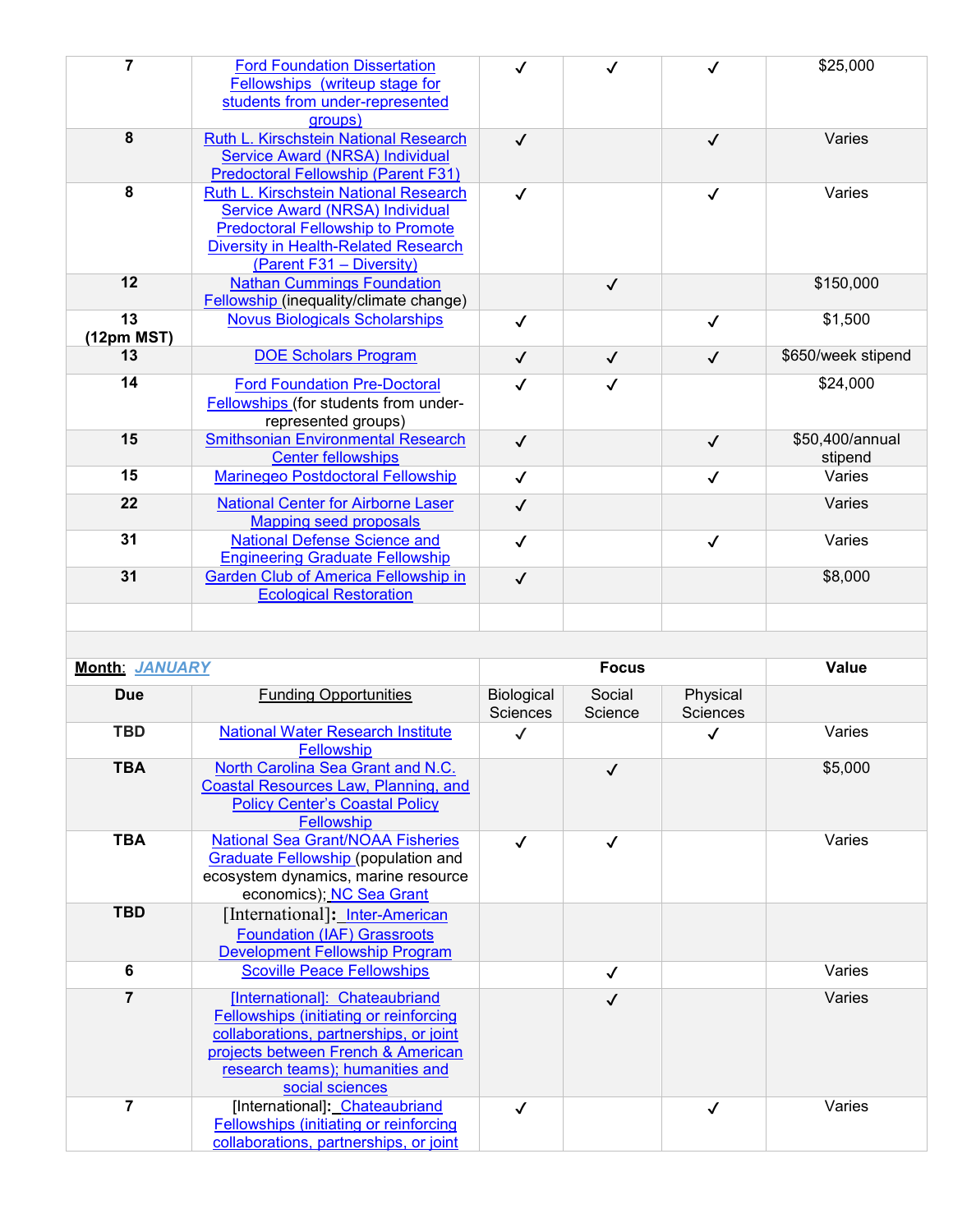|                | projects between French & American                                                 |              |              |              |                |
|----------------|------------------------------------------------------------------------------------|--------------|--------------|--------------|----------------|
|                | research teams); STEM and Health                                                   |              |              |              |                |
| 9              | <b>AGI/Schlumberger Fellowship in</b>                                              |              | $\checkmark$ |              | Varies         |
| $\overline{9}$ | <b>Geoscience Communication</b><br><b>American Water Works Association</b>         | $\checkmark$ | $\checkmark$ | $\checkmark$ | Varies         |
|                | (AWWA) scholarships related to                                                     |              |              |              |                |
|                | aquatic chemistry and environmental                                                |              |              |              |                |
|                | chemistry, water-energy nexus, etc                                                 |              |              |              |                |
| 10             | <b>Graduate Women in Science</b>                                                   | $\checkmark$ | $\checkmark$ | $\checkmark$ | Varies         |
| (5pm EST)      | Fellowship                                                                         |              |              |              |                |
| 11             | [International]: International Institute                                           | $\checkmark$ | $\checkmark$ | $\checkmark$ | Varies         |
|                | for Applied Systems Analysis (IIASA)                                               |              |              |              |                |
| 12             | <b>Young Scientists Summer Program</b>                                             |              |              |              |                |
| $(11:59$ pm    | <b>Mickey Leland Energy Fellowship</b>                                             | $\checkmark$ | $\checkmark$ | $\checkmark$ | \$850/week     |
| EST)           |                                                                                    |              |              |              |                |
| 15             | <b>Society of Wetland Scientists Wetland</b>                                       | $\checkmark$ |              |              | Varies         |
|                | <b>Ambassador Research Fellowship</b>                                              |              |              |              |                |
| 15             | <b>Garden Club of America Award in</b>                                             | $\checkmark$ |              |              | \$5,000        |
|                | <b>Coastal Wetlands Studies</b>                                                    |              |              |              |                |
| 15             | <b>Garden Club of America Award in</b>                                             | $\checkmark$ |              |              | \$4,000        |
|                | <b>Desert Studies</b>                                                              |              |              |              |                |
| 15             | <b>Garden Club of America Francis</b>                                              | $\checkmark$ |              |              | \$4,500        |
|                | Peacock Scholarship (U.S. habitat,                                                 |              |              |              |                |
|                | threatened/endangered birds)                                                       |              |              |              |                |
| 15             | <b>Garden Club of America Award in</b><br><b>Tropical Botany</b>                   | $\checkmark$ |              |              | \$5,500        |
|                |                                                                                    |              |              |              |                |
| 15             | <b>Link Foundation Modeling, Simulation,</b><br>and Training Fellowship            | $\checkmark$ |              | $\checkmark$ | \$29,000       |
|                |                                                                                    |              |              |              |                |
| 15             | <b>American Institute for Biological</b><br><b>Sciences Emerging Public Policy</b> | $\checkmark$ | $\checkmark$ |              | Varies         |
|                | <b>Leadership Award</b>                                                            |              |              |              |                |
| 15             | <b>DOE Computational Science</b>                                                   |              |              | $\checkmark$ | \$36,000/ year |
| (5pm CST)      | <b>Graduate Fellowship</b>                                                         |              |              |              |                |
| 16             | <b>NSF Doctoral Dissertation Research</b>                                          |              | $\checkmark$ |              | Varies         |
|                | <b>Improvement Grants - Cultural</b>                                               |              |              |              |                |
|                | <b>Anthropology</b>                                                                |              |              |              |                |
| 16             | <b>NSF Law and Social Science</b>                                                  |              | $\checkmark$ |              | Varies         |
|                | <b>Dissertation Research Fellowships</b>                                           |              |              |              |                |
| 18             | [internal]: Emerging Leaders Institute                                             |              |              |              | Varies         |
|                |                                                                                    | $\checkmark$ | $\checkmark$ | $\checkmark$ |                |
| 18             | <b>NSF Doctoral Dissertation Research</b>                                          | $\checkmark$ | $\checkmark$ | $\checkmark$ | Varies         |
|                | <b>Improvement Grants - Decision, Risk,</b>                                        |              |              |              |                |
|                | and Management Sciences                                                            |              |              |              |                |
| 19             | <b>ORISE Fellowship Opportunity at the</b>                                         | $\checkmark$ |              | $\checkmark$ | \$3,500/ month |
|                | <b>CDC</b> (environmental health)                                                  |              |              |              |                |
| 20             | <b>NC Sea Grant/NC Sentinel Site</b>                                               |              |              |              |                |
|                | <b>Cooperative Joint Graduate Fellowship</b>                                       |              |              |              |                |
| 21             | <b>NSF Doctoral Dissertation Research</b>                                          |              | $\checkmark$ |              | Varies         |
|                | <b>Improvement Grants - Economics</b>                                              |              |              |              |                |
| $\mathbf{26}$  | <b>Cooper Ornithological Society</b>                                               | $\checkmark$ |              |              | \$2,500        |
|                | <b>Mewaldt-King Student Research</b>                                               |              |              |              |                |
|                | <b>Award</b> (studies of species from                                              |              |              |              |                |
|                | threatened ecosystems or that                                                      |              |              |              |                |
|                | reference large-scale conservation<br>issues such as climate or landscape          |              |              |              |                |
|                | change)                                                                            |              |              |              |                |